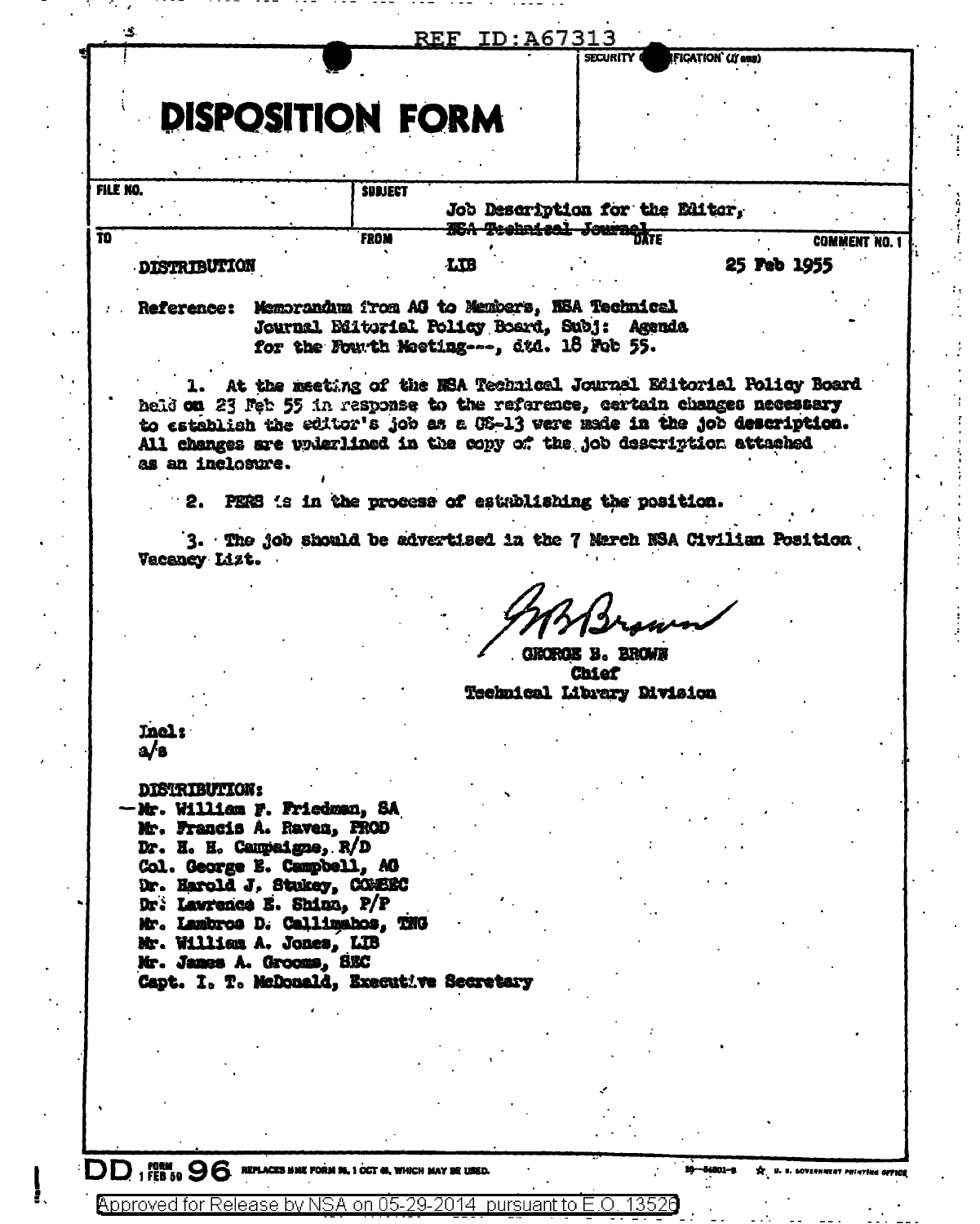SECURITY CLASSIFICATION

**Fublications Editor** (General)

## **JOB CONTROLS**

Supervisory controls consist of policy guide lines established: by an Agency Technical Editorial Folicy Board outlining the objectives of an Agency Technical Journal. Completed work is reviewed through reports to the Board to insure attainment of objectives and to evaluate the judgment and the adequacy of the plans presented.

Unclassified

2. Regulatory controls consist of official regulations governing the safeguarding of classified information and materials; established Agency editorial policies, and publication standards.

## **MAJOR DUTIES**

Serves as the recognized technical publication authority for the Agency's Technical Journal and as a member of the Technical Editorial Policy Board. In this capacity renders advice and consultation to the members of the Roard and the potentialities and limitations of the Journal. Initiates and recommends to the Board the establishment. development or revisions of policies, methods and techniques for the publication which will fully and effectively interpret the technical scientific and specialized research and operational programs of t in the Agency.

. As the editor of the Agency's Technical Journal, initiates, ج<del>ر پ</del>ر بروتر برم directs and coordinates the various comprehensive publications phases of the Journal. This Journal contains articles on a wide variety of highly technical and scientific research programs of extensive scope and diversity and of critical importance to the national security and of great significance to international security.